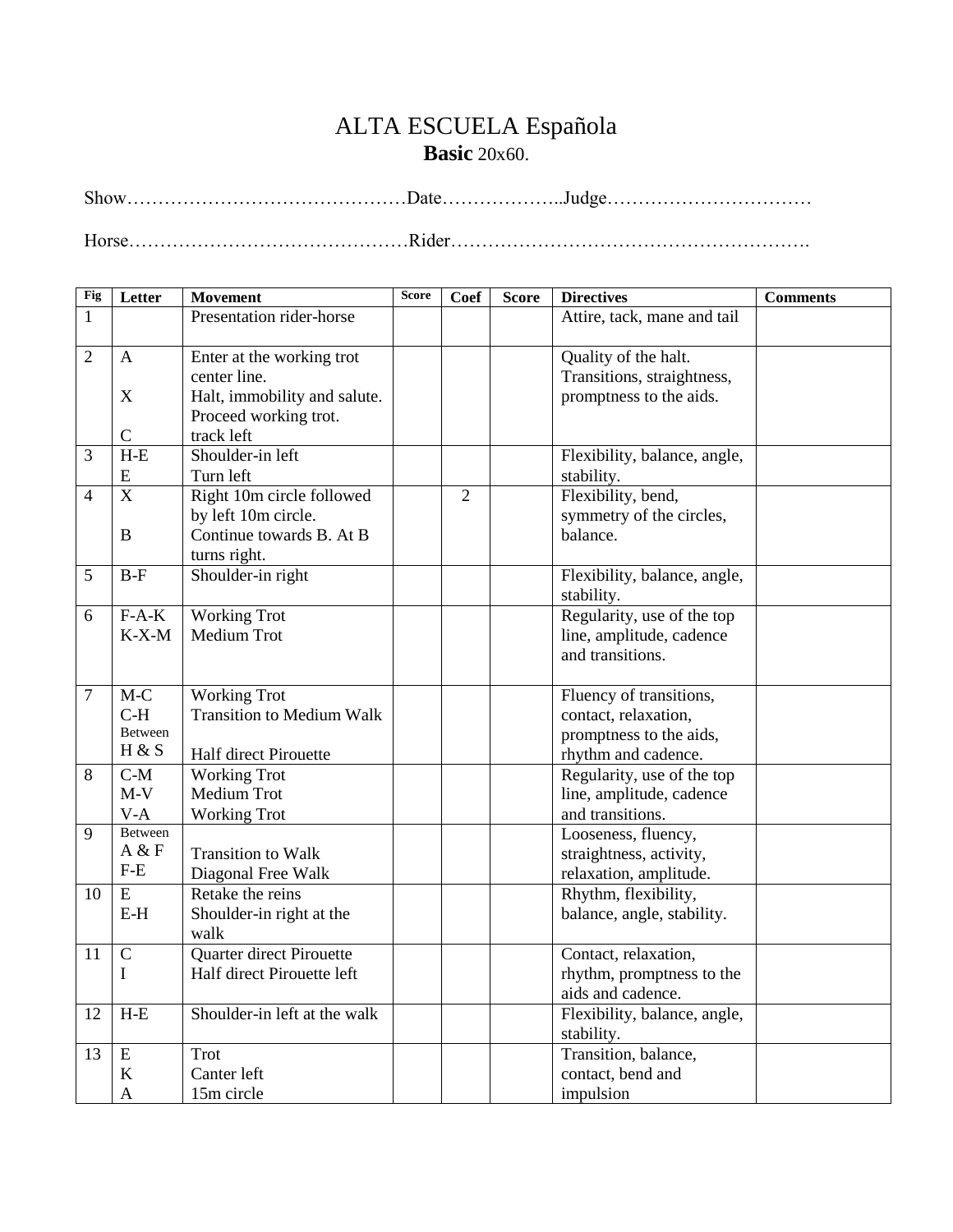| 14 | $F-S$          | Change reins thru the<br>diagonal. |   | Cadence, rhythm, balance<br>in the counter-canter,     |  |
|----|----------------|------------------------------------|---|--------------------------------------------------------|--|
|    | $S-H$          | Counter-Canter                     |   | transition and contact.                                |  |
|    | H              | <b>Transition to Trot</b>          |   |                                                        |  |
| 15 | $\overline{C}$ | Working Canter right               |   | Transition, correctness,<br>up-hill tendency, balance. |  |
| 16 | $C-A$          | Serpentine 3 loops                 | 2 | Balance, symmetry of                                   |  |
|    |                | changing canter lead via           |   | loops, transitions, fluency,                           |  |
|    |                | trot at center line                |   | positioning,                                           |  |
| 17 | A              | <b>Transition to Trot</b>          |   | Fluency, stretch,                                      |  |
|    | $V-P$          | Half circle on long reins          |   | relaxation, freedom in the                             |  |
|    |                |                                    |   | shoulders, cadence and                                 |  |
|    |                |                                    |   | suspension.                                            |  |
| 18 | A              | Turn right                         |   | Quality of the halt.                                   |  |
|    | X              | Transition to Walk                 |   | Transitions, straightness,                             |  |
|    |                | Halt, immobility and salute.       |   | promptness to the aids.                                |  |
|    |                | Exit at the walk on long           |   |                                                        |  |
|    |                | reins.                             |   |                                                        |  |

### **Collective scores**

|   | Gaits, rhythm, Regularity and      |                |     |  |
|---|------------------------------------|----------------|-----|--|
|   | cadence                            |                |     |  |
| 2 | Submission contact, relaxation and | $\overline{2}$ |     |  |
|   | ease. Connection and flexibility   |                |     |  |
| 3 | Impulsion and balance. Engagement, | $\overline{c}$ |     |  |
|   | carriage and straightness.         |                |     |  |
| 4 | Harmony between the rider and the  | $\overline{c}$ |     |  |
|   | horse. Promptness to the aids      |                |     |  |
|   | Rider's position and seat          | $\overline{c}$ |     |  |
|   |                                    |                |     |  |
|   | <b>TOTAL</b>                       |                | 290 |  |
|   |                                    |                |     |  |

#### To be deducted / Penalty

| First error: $1\%$ from the 100%       |    |  |  |
|----------------------------------------|----|--|--|
| to be deducted from the total obtained | 1% |  |  |
| Second error: 2 % from the 100%        | 2% |  |  |
| to be deducted from the total obtained |    |  |  |
| Third error: Disqualification          |    |  |  |
|                                        |    |  |  |

#### GRAND TOTAL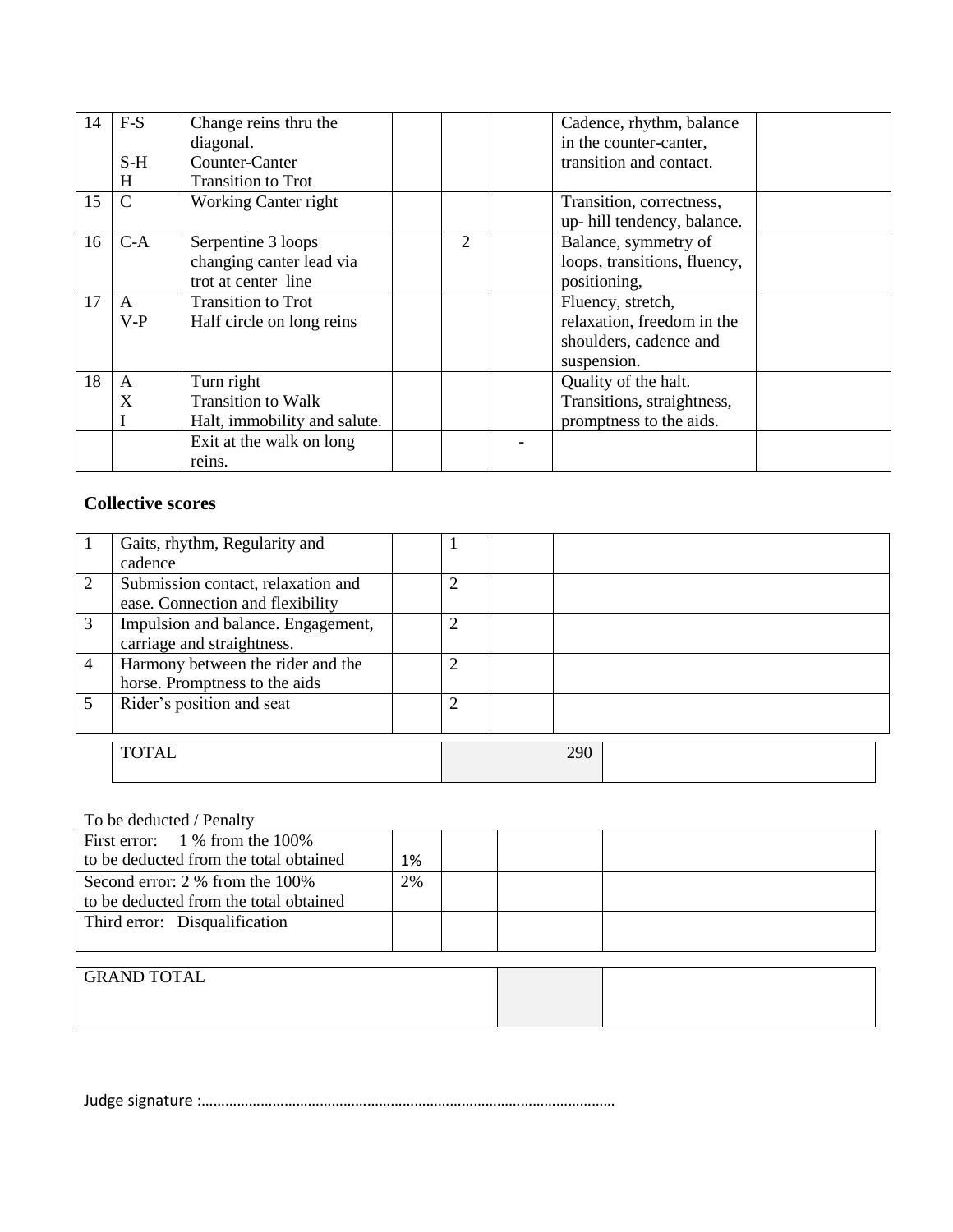## ALTA ESCUELA Española **Basic** FREE STYLE

Show………………………………………Date………………..Judge……………………………

Horse………………………………………Rider…………………………………………………Time 5'

| <b>Fig</b>     | <b>Movement</b>               | <b>Score</b> | <b>Coef</b>    | <b>Score</b> | <b>Directives</b>            | <b>Comments</b> |
|----------------|-------------------------------|--------------|----------------|--------------|------------------------------|-----------------|
| $\mathbf{1}$   | Presentation rider-horse      |              |                |              | Attire, tack, mane and tail  |                 |
|                |                               |              |                |              |                              |                 |
| $\overline{2}$ | Halt, immobility and salute.  |              |                |              | Regularity, straightness,    |                 |
|                | At the beginning and          |              |                |              | quality of the halt and      |                 |
|                | At the end.                   |              |                |              | transitions.                 |                 |
| 3              | Medium Walk                   |              | $\overline{2}$ |              | Rhythm and activity,         |                 |
|                |                               |              |                |              | stretch of the top line,     |                 |
|                |                               |              |                |              | amplitude.                   |                 |
| $\overline{4}$ | Shoulder-in left and right at |              |                |              | Regularity and quality of    |                 |
|                | the Walk                      |              |                |              | the walk, bend, balance      |                 |
|                |                               |              |                |              | and fluency.                 |                 |
| 5              | Half direct Pirouette left    |              |                |              | Collection, balance, size,   |                 |
|                | and/or right                  |              |                |              | bend.                        |                 |
| 6              | <b>Transitions Walk Trot</b>  |              |                |              | Clear and fluid transitions. |                 |
|                | Walk                          |              |                |              |                              |                 |
| $\overline{7}$ | <b>Working Trot</b>           |              |                |              | Regularity, impulsion,       |                 |
|                |                               |              |                |              | balance.                     |                 |
| 8              | <b>Working Trot</b>           |              |                |              | Regularity and quality of    |                 |
|                | Shoulder-in left              |              |                |              | the trot, bend, angle,       |                 |
|                |                               |              |                |              | balance and fluency.         |                 |
| 9              | <b>Working Trot</b>           |              |                |              | Regularity and quality of    |                 |
|                | Shoulder-in right             |              |                |              | the trot, bend, angle,       |                 |
|                |                               |              |                |              | balance and fluency.         |                 |
| 10             | 10m Circle at the Trot        |              |                |              | Collection, balance, size    |                 |
|                | left or right                 |              |                |              | and symmetry, bend.          |                 |
| 11             | Extend the trot               |              | $\overline{2}$ |              | Regularity, cadence,         |                 |
|                |                               |              |                |              | amplitude, balance.          |                 |
| 12             | Transitions to Canter on      |              | $\overline{2}$ |              | Precision, clear and fluid   |                 |
|                | both hands with transitions   |              |                |              | transitions.                 |                 |
|                | <b>Trot Canter Trot</b>       |              |                |              |                              |                 |
|                |                               |              |                |              |                              |                 |
| 13             | <b>Working Canter</b>         |              |                |              | Cadence, balance,            |                 |
|                |                               |              |                |              | elevation of the withers.    |                 |
| 14             | 15m Circle at the Canter      |              |                |              | Flexibility, balance,        |                 |
|                | right                         |              |                |              | cadence.                     |                 |
| 15             | 15m Circle at the Canter      |              |                |              | Flexibility, balance,        |                 |
|                | left                          |              |                |              | cadence.                     |                 |
| 16             | Serpentine 3 loops at the     |              |                |              | Balance, symmetry of the     |                 |
|                | Canter with intermediary      |              |                |              | canter in each loop,         |                 |
|                | Trot                          |              |                |              | transitions.                 |                 |
|                | Exit the arena on long reins. |              |                |              |                              |                 |
|                | <b>TOTAL</b>                  |              |                |              | 190                          |                 |
|                |                               |              |                |              |                              |                 |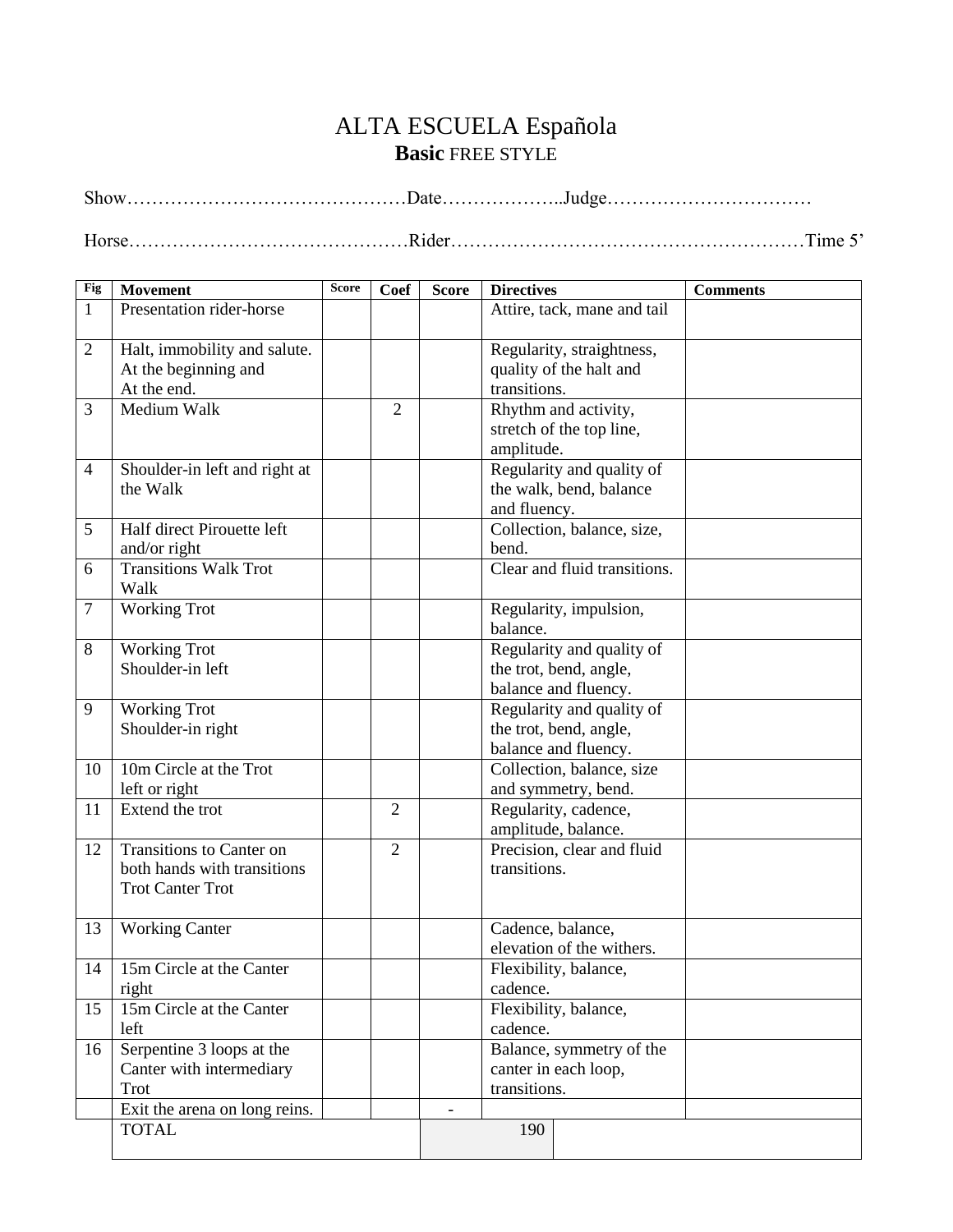# **Artistic composition**

|                | Rhythm, energy and balance                          | 3 |     |
|----------------|-----------------------------------------------------|---|-----|
| 2              | Relaxation, flexibility, connection and<br>fluency. | 3 |     |
| 3              | Harmony between the rider and the<br>horse.         | 3 |     |
| $\overline{4}$ | Choreography                                        | 3 |     |
| 5              | Difficulty level and risk                           | 3 |     |
| 6              | Interpretation of the music                         | 3 |     |
|                | <b>TOTAL</b>                                        |   | 180 |

| <b>TOTAL Technical section</b>    | 190 |  |
|-----------------------------------|-----|--|
| <b>TOTAL Artistic composition</b> | 180 |  |
| TOTAL obtained                    | 370 |  |

To be deducted / Penalty

| First error: $1\%$ from the 100%       |    |  |  |
|----------------------------------------|----|--|--|
| to be deducted from the total obtained | 1% |  |  |
| Second error: 2 % from the 100%        | 2% |  |  |
| to be deducted from the total obtained |    |  |  |
| Third error: Disqualification          |    |  |  |
|                                        |    |  |  |

| <b>GRAND TOTAL</b> | 370 |  |
|--------------------|-----|--|
|                    |     |  |
| سه<br>∼            |     |  |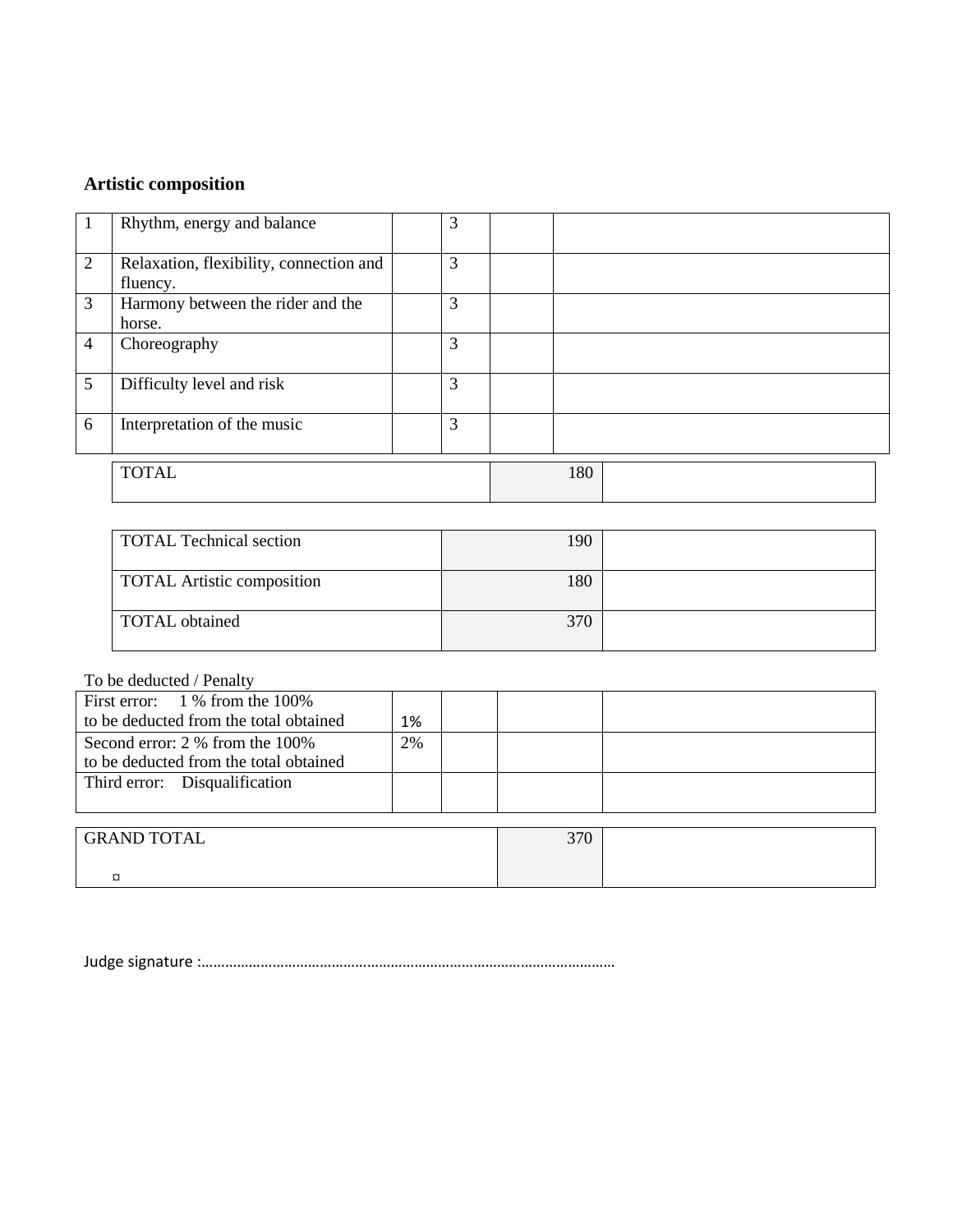## ALTA ESCUELA Española **Medium** 20x60.

**Fig Letter Movement Score Coef Score Directives Comments** 1 Presentation rider-horse Attire, tack, mane and tail  $2 \mid A$ I C Enter at the working trot center line. Halt, immobility and salute. Proceed working Trot Track right Quality of the halt. Transitions, straightness, promptness to the aids. 3 M-B Shoulder-in right Flexibility, balance, angle, stability. 4 B X-M Half circle 10m right Half pass right Flexibility, bend, correct positioning, regularity, stability. 5 H-E Shoulder-in left Flexibility, balance, angle, stability.  $6 \mid E$ E-H Half circle 10m left Half pass left Flexibility, bend, correct positioning, regularity, stability. 7 | M-K | Extended Trot 2 | Regularity, cadence, amplitude of the strides, stretching of the top line. 8 Transitions in M and K Looseness, fluency, straightness, activity, relaxation, amplitude. 9 | A | Halt, Rein back 3 steps, strike off at the Walk 2 Quality of the halt. Diagonalization, Regularity, transition. 10 A-P Medium Walk Rhythm, activity, amplitude, contact. 11 P-S Long Walk Rhythm, activity, use of the top line, amplitude, straightness. 12 Between S & H Collect and before H Half direct Pirouette right Rhythm, elevation, activity and fluency, freedom in the shoulders. 13 Before E Transition left lead Canter  $\parallel$  Straightness, promptness to the aids, precision.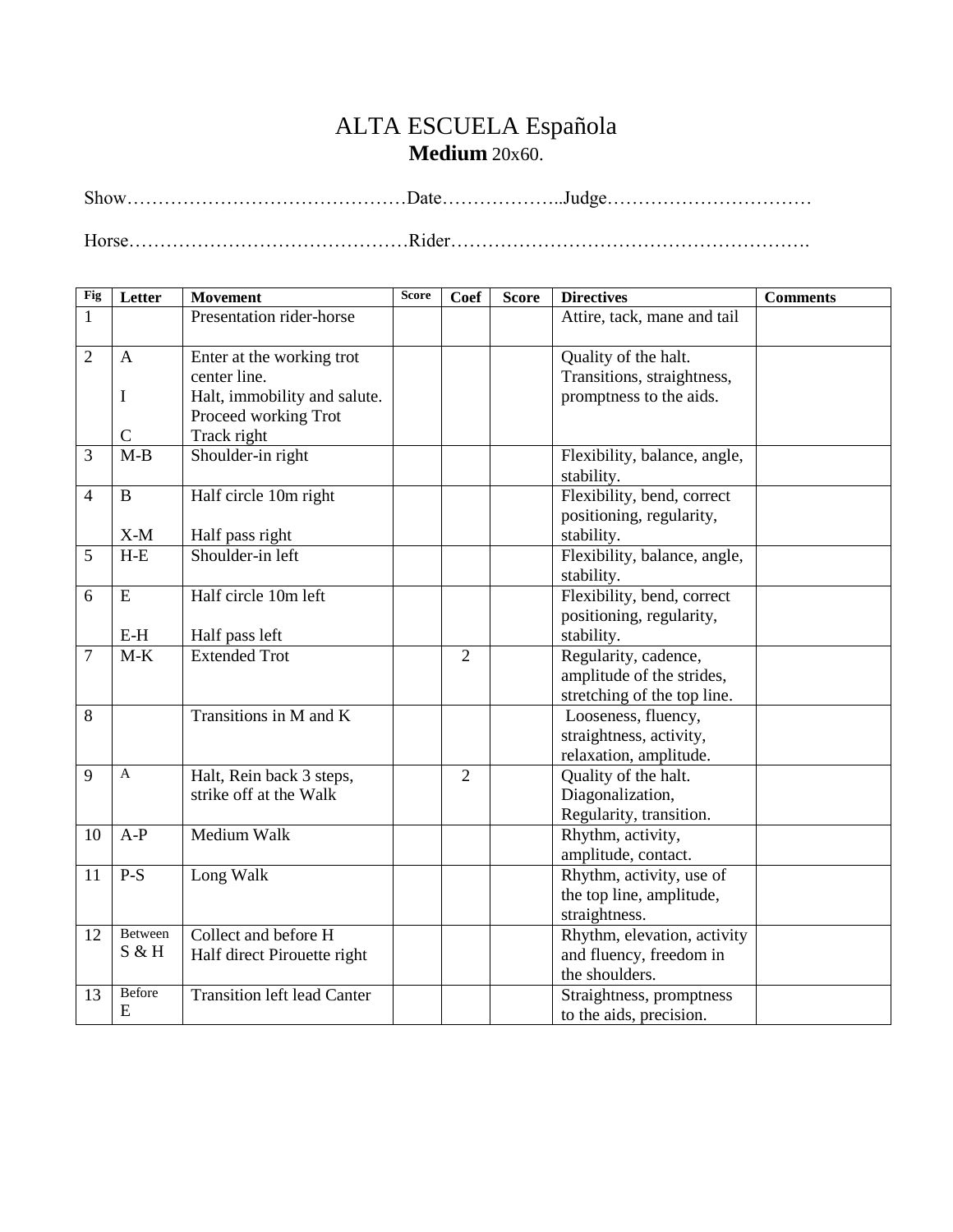| 14 | $F-X$<br>X                             | Half pass at the Canter left<br>Continue straight center<br>line                | Alignment, bend,<br>regularity.                                                 |
|----|----------------------------------------|---------------------------------------------------------------------------------|---------------------------------------------------------------------------------|
| 15 | <b>Between</b><br>I & G<br>$\mathbf C$ | Flying change<br>Track right                                                    | Clarity, precision, balance,<br>straightness, projection.                       |
| 16 | $M-F$                                  | Extended Canter,<br>Collect in F and proceed to<br>K                            | Amplitude, cadence,<br>balance, straightness,<br>stretching of the top line.    |
| 17 | $K-X$<br>X                             | Half pass at the Canter<br>right.<br>Continue straight center<br>line           | Alignment, bend,<br>regularity.                                                 |
| 18 | $C-A$                                  | Serpentine 3 loops with<br>simple change in center<br>line.                     | Flexibility, symmetry<br>bend, quality canter,<br>balance.                      |
| 19 |                                        | First simple change                                                             | Transitions, fluency, 3-5<br>strides at the walk                                |
| 20 |                                        | Second simple change                                                            | Transitions, fluency, 3-5<br>strides at the walk                                |
| 21 | $\bf K$<br>$V-P$<br>$P-K$              | Trot<br>Half circle on long reins<br>Retake reins, collected Trot               | Transitions, stretch top<br>line, cadence with and<br>without contact. Balance. |
| 22 | $\mathsf{A}$<br>X                      | Turn left<br>Halt, immobility and salute.<br>Exit at the walk on long<br>reins. | Straightness, quality Halt<br>and position, transition.                         |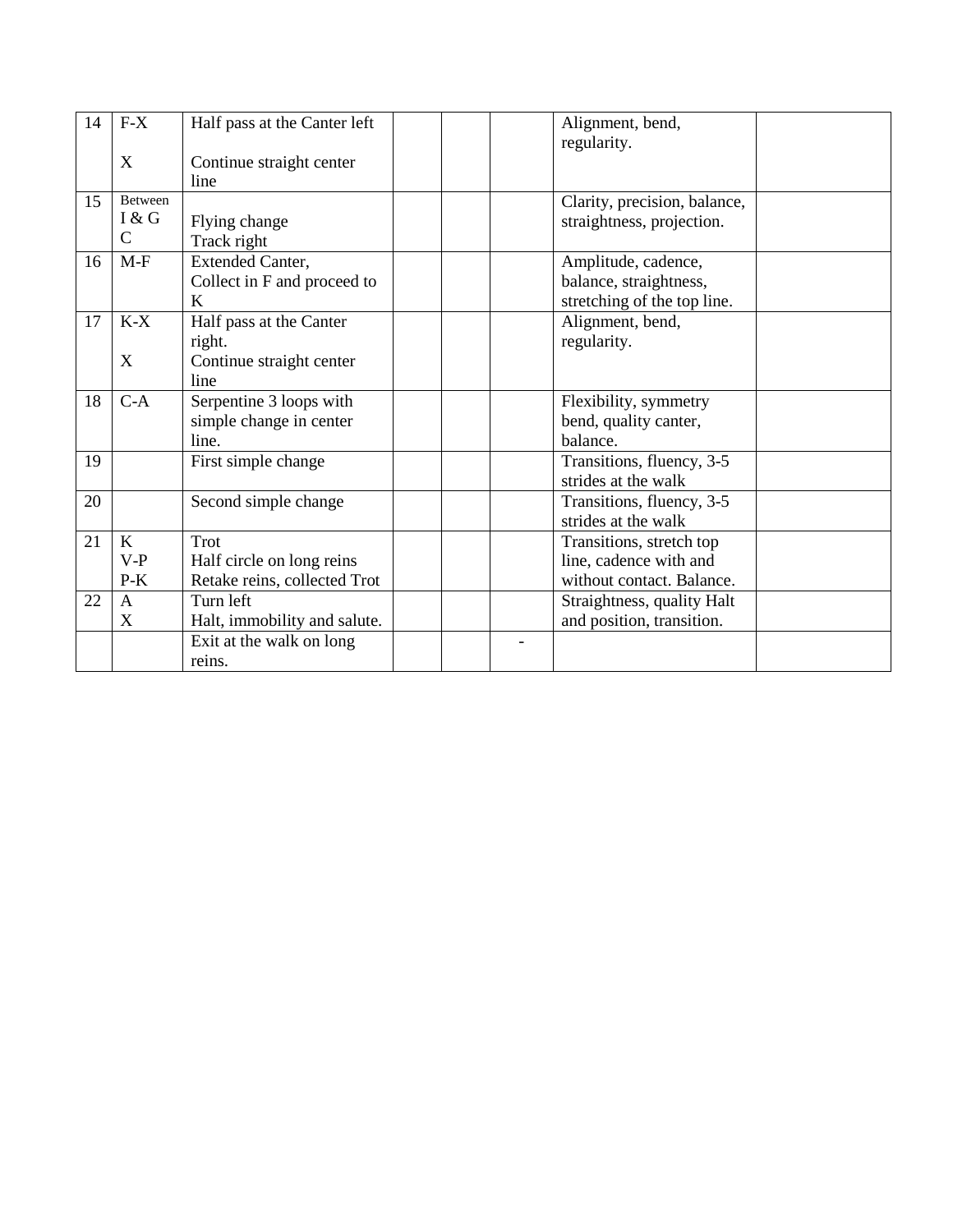### **Collective scores**

|                | Gaits, rhythm, Regularity and<br>cadence                               |   |     |  |  |
|----------------|------------------------------------------------------------------------|---|-----|--|--|
| 2              | Submission contact, relaxation and<br>ease. Connection and flexibility | 2 |     |  |  |
| 3              | Impulsion and balance. Engagement,<br>carriage and straightness.       | 2 |     |  |  |
| $\overline{4}$ | Harmony between the rider and the<br>horse. Promptness to the aids     | 2 |     |  |  |
| 5              | Rider's position and seat                                              | 2 |     |  |  |
|                | <b>TOTAL</b>                                                           |   | 330 |  |  |

### To be deducted / Penalty

| First error: $1\%$ from the 100%       |       |  |  |
|----------------------------------------|-------|--|--|
| to be deducted from the total obtained | $1\%$ |  |  |
| Second error: 2 % from the 100%        | 2%    |  |  |
| to be deducted from the total obtained |       |  |  |
| Third error: Disqualification          |       |  |  |
|                                        |       |  |  |
|                                        |       |  |  |

| <b>GRAND TOTAL</b> |  |
|--------------------|--|
|                    |  |
|                    |  |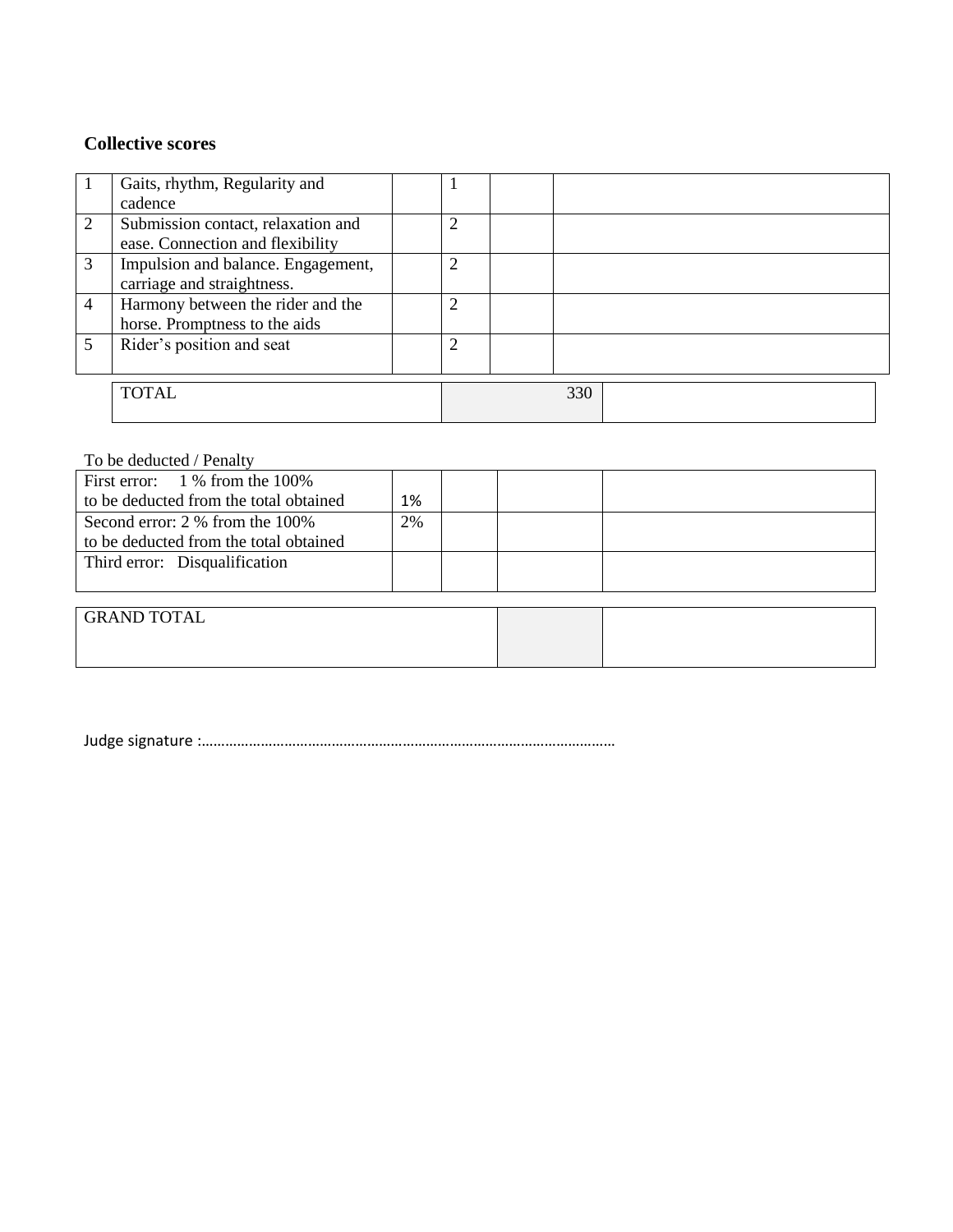## ALTA ESCUELA Española **Medium** FREE STYLE

Show………………………………………Date………………..Judge……………………………

Horse………………………………………Rider…………………………………………………Time 5'

| Fig            | <b>Movement</b>              | <b>Score</b> | Coef           | <b>Score</b> | <b>Directives</b>            | <b>Comments</b> |
|----------------|------------------------------|--------------|----------------|--------------|------------------------------|-----------------|
| $\mathbf{1}$   | Presentation rider-horse     |              |                |              | Attire, tack, mane and tail  |                 |
|                |                              |              |                |              |                              |                 |
| 2              | Halt, immobility and salute. |              |                |              | Regularity, straightness,    |                 |
|                | At the beginning and         |              |                |              | quality of the halt and      |                 |
|                | At the end.                  |              |                |              | transitions.                 |                 |
| 3              | Medium Walk                  |              | $\overline{2}$ |              | Regularity, activity,        |                 |
|                |                              |              |                |              | amplitude, freedom of the    |                 |
|                |                              |              |                |              | shoulders, contact.          |                 |
| $\overline{4}$ | Walk direct Pirouette on     |              |                |              | Collection, balance, size,   |                 |
|                | both hands                   |              |                |              | bend, cadence                |                 |
| 5              | Rein back and strike off at  |              |                |              | Quality of the Halt,         |                 |
|                | the walk (3 steps)           |              |                |              | fluency, straightness and    |                 |
|                |                              |              |                |              | backwards steps              |                 |
|                |                              |              |                |              | diagonalized.                |                 |
| 6              | Half pass at the Walk right  |              |                |              | Alignment, regularity,       |                 |
|                | 30 <sub>m</sub>              |              |                |              | fluency, lateral reach and   |                 |
|                |                              |              |                |              | bend.                        |                 |
| $\tau$         | Half pass at the Walk left   |              |                |              | Alignment, regularity,       |                 |
|                | 30 <sub>m</sub>              |              |                |              | fluency, lateral reach and   |                 |
|                |                              |              |                |              | bend.                        |                 |
| 8              | <b>Transitions Walk Trot</b> |              |                |              | Clear and fluid transitions. |                 |
|                | Walk                         |              |                |              |                              |                 |
| 9              | <b>Collected Trot</b>        |              |                |              | Regularity, activity,        |                 |
|                |                              |              |                |              | shortening, cadence.         |                 |
| 10             | Extend the trot              |              |                |              | Regularity, cadence,         |                 |
|                |                              |              |                |              | amplitude, balance.          |                 |
| 11             | Shoulder-in right at the     |              |                |              | Regularity and quality of    |                 |
|                | Walk                         |              |                |              | the Walk, bend, angle,       |                 |
|                |                              |              |                |              | balance and fluency.         |                 |
| 12             | Shoulder-in Left at the      |              |                |              | Regularity and quality of    |                 |
|                | Walk                         |              |                |              | the Walk, bend, angle,       |                 |
|                |                              |              |                |              | balance and fluency.         |                 |
|                |                              |              |                |              |                              |                 |
| 13             | Half pass at the Trot right  |              |                |              | Alignment, regularity,       |                 |
|                | 30 <sub>m</sub>              |              |                |              | fluency, lateral reach and   |                 |
|                |                              |              |                |              | bend.                        |                 |
| 14             | Half pass at the Trot left   |              |                |              | Alignment, regularity,       |                 |
|                | 30 <sub>m</sub>              |              |                |              | fluency, lateral reach and   |                 |
|                |                              |              |                |              | bend.                        |                 |
| 15             | Transitions to Canter on     |              |                |              | Precision, clear and fluid   |                 |
|                | both hands with transitions  |              |                |              | transitions, balance.        |                 |
|                | <b>Trot Canter Trot</b>      |              |                |              |                              |                 |
| 16             | <b>Collected Canter</b>      |              |                |              | Cadence, lightness,          |                 |
|                |                              |              |                |              | balance.                     |                 |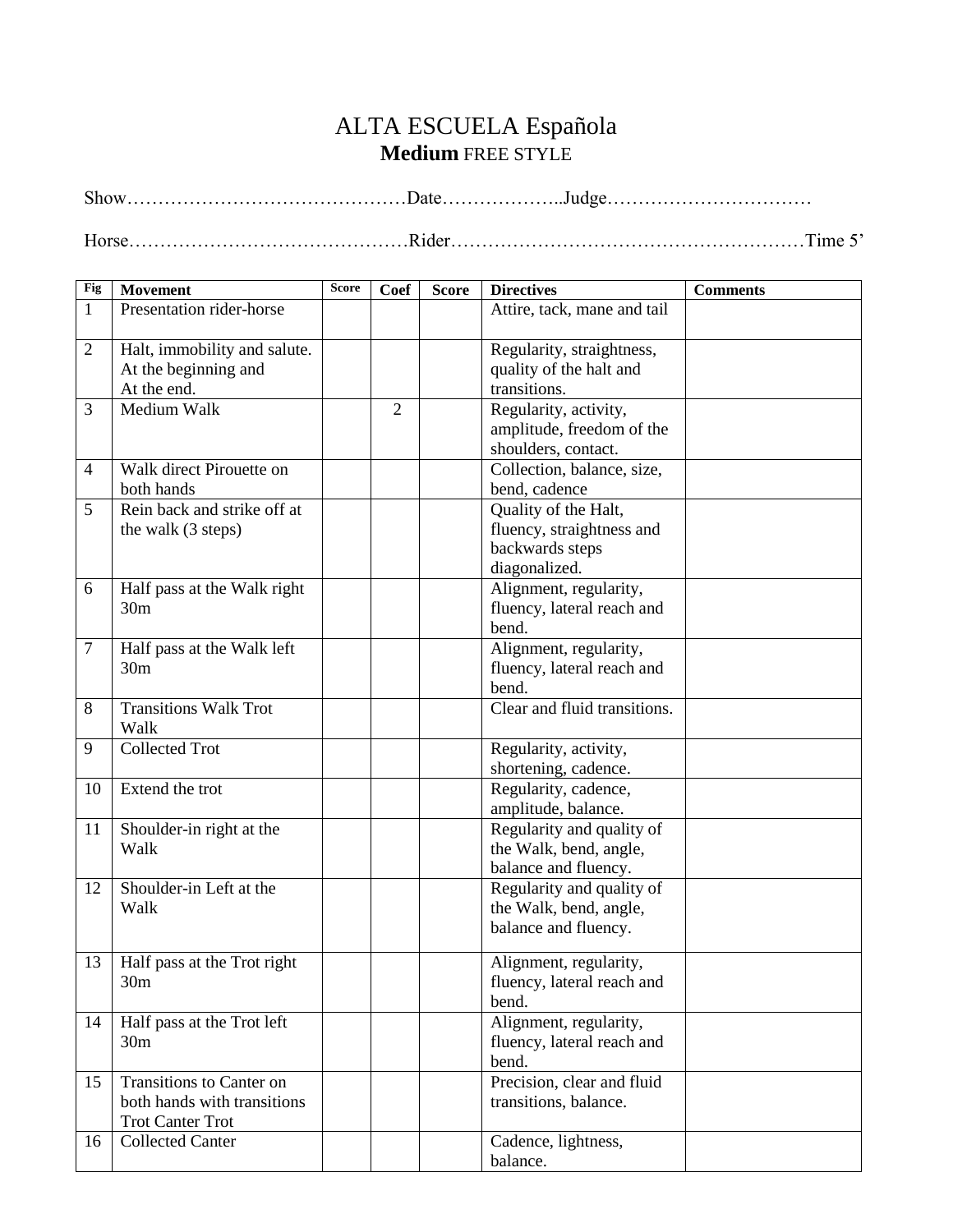| 17 | <b>Medium Canter</b>          |   |                             | Impulsion, lengthening of    |  |
|----|-------------------------------|---|-----------------------------|------------------------------|--|
|    |                               |   |                             | the strides, lengthening top |  |
|    |                               |   |                             | line, balance, straightness. |  |
| 18 | Half pass at the Canter right |   |                             | Alignment, regularity,       |  |
|    | 30 <sub>m</sub>               |   |                             | fluency, lateral reach and   |  |
|    |                               |   | bend, balance.              |                              |  |
| 19 | Half pass at the Canter left  |   |                             | Alignment, regularity,       |  |
|    | 30 <sub>m</sub>               |   |                             | fluency, lateral reach and   |  |
|    |                               |   | bend, balance.              |                              |  |
| 20 | Simple change                 | 2 |                             | Balance, straightness,       |  |
|    |                               |   | clarity.                    |                              |  |
| 21 | Flying change                 |   | Balance, straightness,      |                              |  |
|    |                               |   | clarity.                    |                              |  |
| 22 | Counter Canter right          |   | Balance, activity, cadence. |                              |  |
|    |                               |   |                             |                              |  |
| 23 | <b>Counter Canter left</b>    |   |                             | Balance, symmetry of the     |  |
|    |                               |   |                             | canter in each loop,         |  |
|    |                               |   | transitions.                |                              |  |
|    | Exit the arena on long reins. |   |                             |                              |  |
|    | <b>TOTAL</b>                  |   | 250                         |                              |  |
|    |                               |   |                             |                              |  |

### **Artistic composition**

|                | Rhythm, energy and balance                          | 3 |     |
|----------------|-----------------------------------------------------|---|-----|
| 2              | Relaxation, flexibility, connection and<br>fluency. | 3 |     |
| 3              | Harmony between the rider and the<br>horse.         | 3 |     |
| $\overline{4}$ | Choreography                                        | 3 |     |
| 5              | Difficulty level and risk                           | 3 |     |
| 6              | Interpretation of the music                         | 3 |     |
|                | <b>TOTAL</b>                                        |   | 180 |